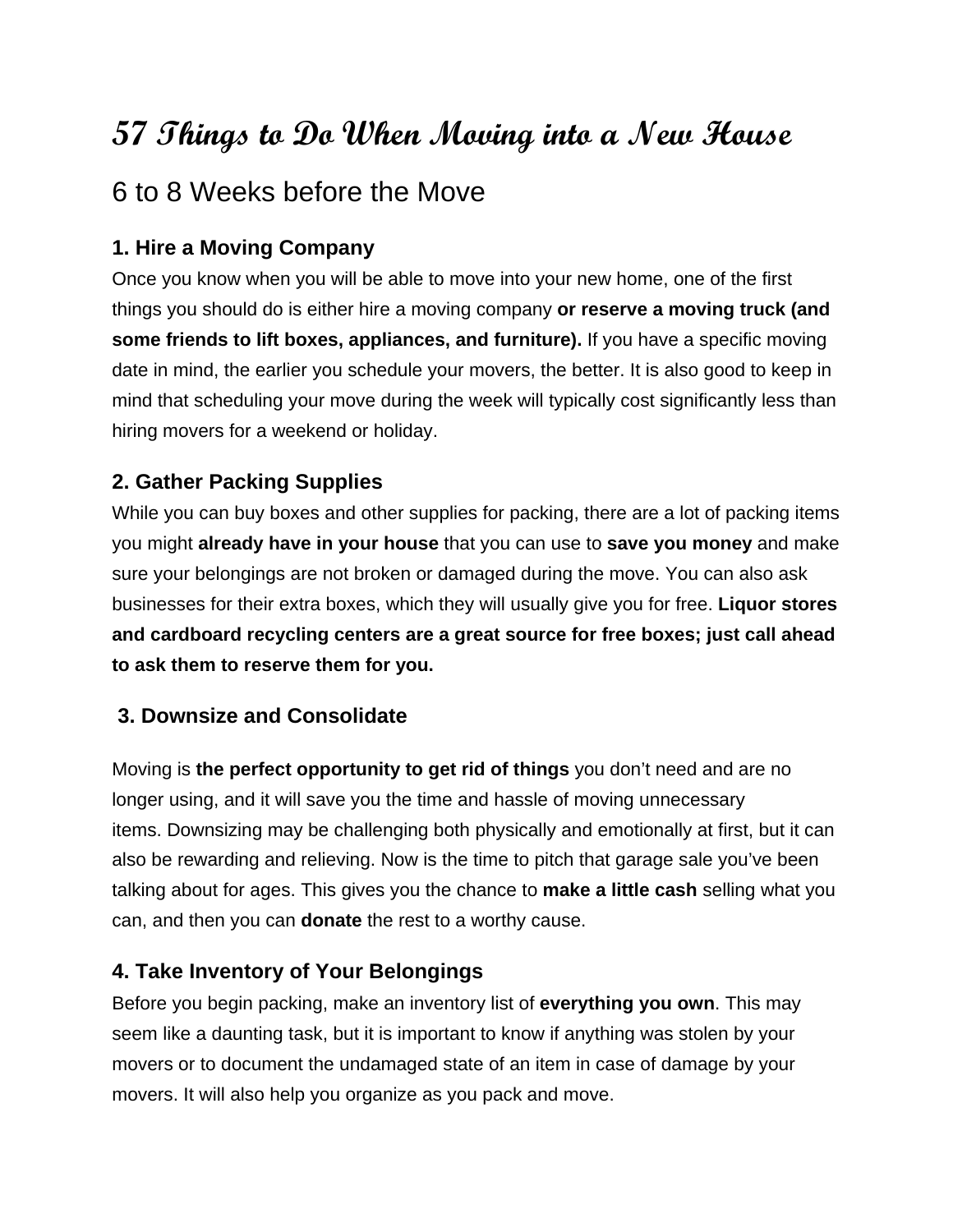# 4 Weeks Before Moving Into a New House

## **5. Confirm Your Transportation**

It is always a good idea to check in with your moving company and **confirm [your](http://movingseamlessly.com/setting-a-moving-date/)  [moving date](http://movingseamlessly.com/setting-a-moving-date/) in advance** to make sure you are on the same page. If you need to make any other travel or transportation preparations, now is the time to take care of those as well.

## **6. Measure for Furniture Fits**

[Measure all of your furniture](http://www.crateandbarrel.com/ideas-and-advice/how-to-measure-furniture) and make decisions about **what will and won't move with you** into your new home. The items that do not fit or you no longer wish to keep can be sold or donated.

## **7. Start Packing and Labeling**

[Packing](http://www.frugalcouponliving.com/moving-hacks-and-tips/) can be stressful and is best if not done all at once. **Start by packing your most infrequently used belongings and valuables.** Be sure to **[clearly](http://www.thegirlcreative.com/color-coordinated-packing-labels/)  [label](http://www.thegirlcreative.com/color-coordinated-packing-labels/)** everything as you go and keep objects separated by where they are generally used or stored. It can even be helpful to develop a color and number system that coordinates with the rooms in your new house. You can label each box with the appropriate marking, so they are **easy to identify** during the move.

## **8. Make a Folder for Important Documents**

It is wise to create a folder that contains **[important documentation](http://www.moveline.com/blog/collect-these-documents-before-your-move) you may need during the moving process** and that you would like to keep safe and separate from the rest of your files and papers as you pack. These documents include **medical and dental records**, school records, your insurance and **home warranty policies**, financial statements, passports, and receipts from moving expenses.

# 2 Weeks: Things To Do Before Moving

## **9. Change of Address**

If you want to receive your mail (and not inundate the new residents of your old home), **officially changing your address** with the Postal Service is an important step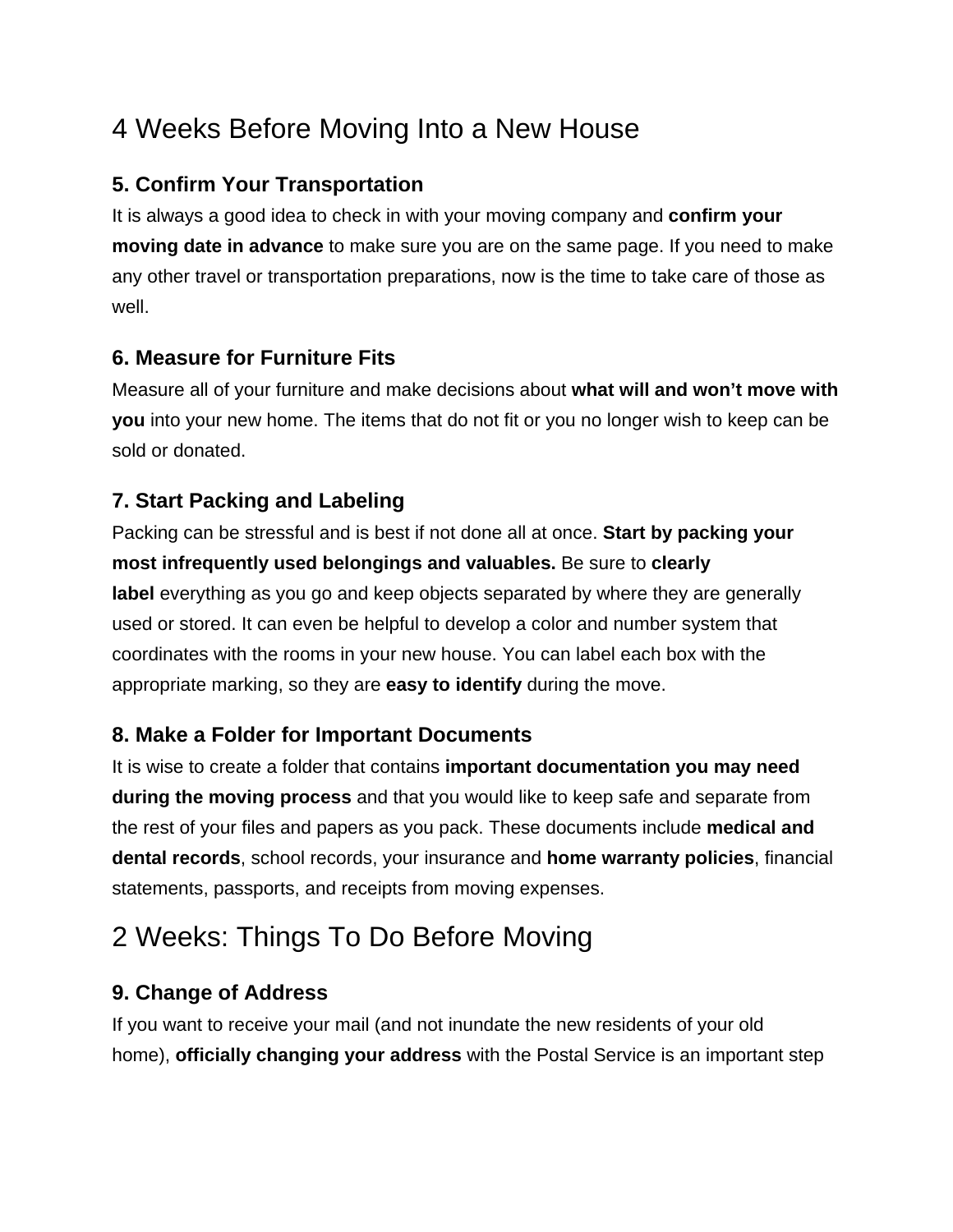to remember. **Change of Address form**s can be found at your local post office, or you can even [fill out the form online](https://moversguide.usps.com/icoa/home/icoa-main-flow.do?execution=e1s1&_flowId=icoa-main-flow).

#### **10. Notify the Notables**

There are a number of **important companies** and other entities you will **[need to](http://tygabox.com/your-change-of-address-checklist-who-to-notify-when-you-move/)  [notify](http://tygabox.com/your-change-of-address-checklist-who-to-notify-when-you-move/)** about your move. These include your insurance company, bank, internet and phone providers, and cable company. You will also need to **update your driver license and car registration** with your new address; some states will allow you to notify them of your new address to avoid paying for a new license card or registration.

#### **11. Keep Packing**

This is [not a quick process](http://blog.flatrate.com/moving-planning-pack-your-things-in-order/#.WEWpqvorJEY). It is hard to move an entire home, but do not let it be discouraging or stressful. **Keep a steady pace and stay organized.**

#### **12. Notify Family, Friends, and Neighbors**

While you are in the process of having your address officially changed, go ahead and **email your neighbors, friends, and family** your new address too. This is also the time to start enlisting the help of friends and family with a [moving save-the-date](http://www.minted.com/moving-announcements), so they can plan for and be prepared to help you move.

#### **13. Arrange Time Off Work**

Give your boss plenty of notice about the amount of [time off you need for your move](http://www.salary.com/time-off-paid-time-off-from-work/). You do not have to miss work to move, but you should keep in mind that **weekend and holiday rates** for moving companies are **always higher**. While it may be nice not to have to take off work for your move, moving during the week is **guaranteed to save you money**, and you won't be so worn out from a weekend move come Monday morning when you go back to work.

## **14. Ease Up on Buying Groceries**

Obviously you can't rid your house of food completely before you move, but **the less you have to move or throw away, the better.** A few weeks away from moving day, you might want to **avoid the grocery store** when possible and start in on some of those things that have been hanging out in the [refrigerator, freezer, or pantry](http://www.parents.com/recipes/cooking/easy-dinner/meals-to-clean-out-your-fridge/?slideId=53744) for a while. If you don't remember how long you've had an item in the fridge or freezer, toss it.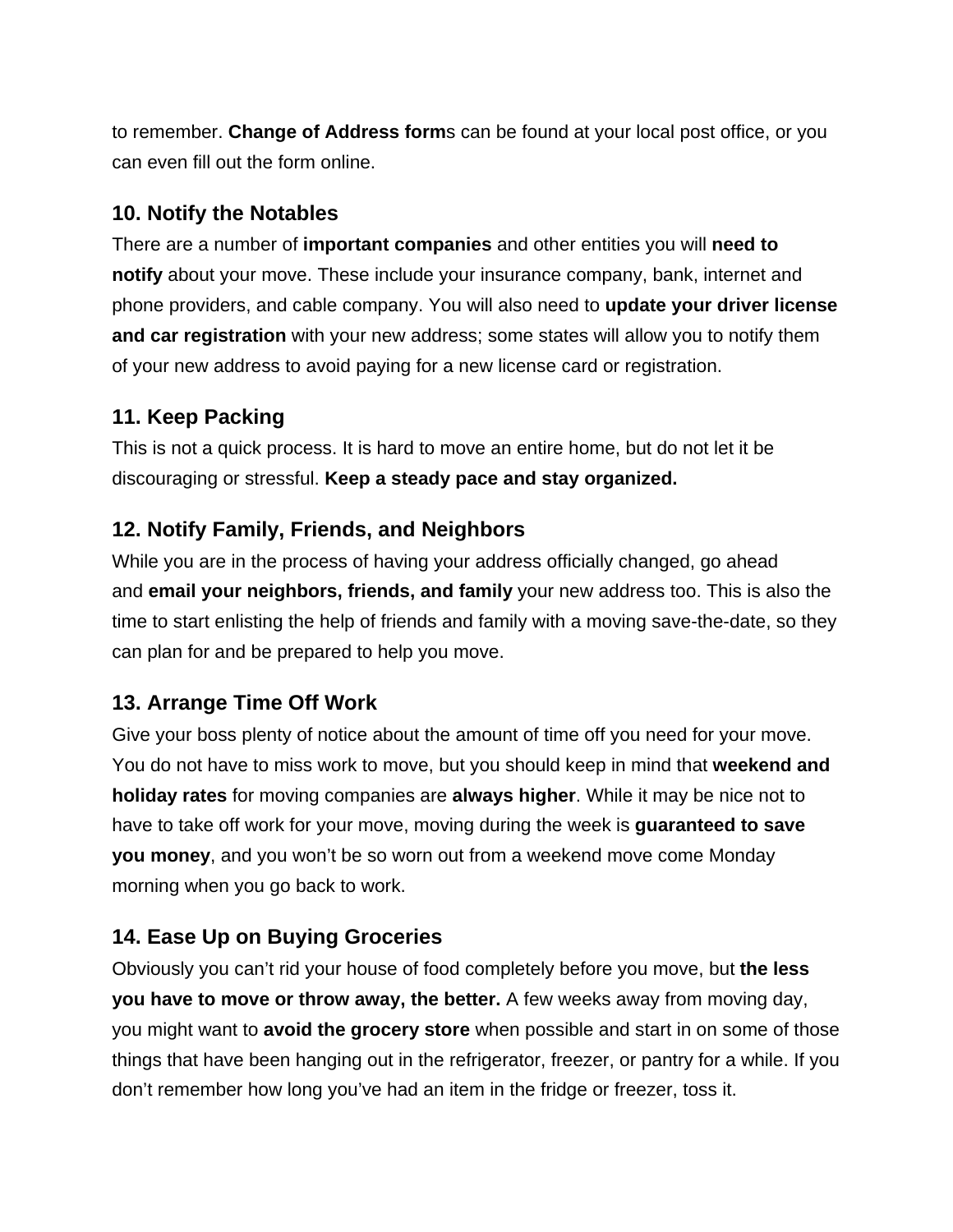# 1 Week Before: Moving To Do List

### **15. Transfer Utilities**

**Gas, water, and electricity** are all **necessities**, so you don't want to end up in your new home without your utilities. You will need to **[notify your utility companies](http://blog.upack.com/posts/transferring-utilities-when-you-move)** of your move and schedule for each to be turned off at your old house and turned on at your new one. **Keep in mind that sometime these are the same companies, and in other cases, you have to start with a new provider.**

#### **16. Return Borrowed Items**

Remember all those books your friend lent you last year that you never gave back? Now is the time to be thoughtful and return them to their rightful owner. There is **no sense in packing and moving things that are not even yours**. You can also use moving as an excuse to [ask for people to return anything you have lent out](http://www.wikihow.com/Ask-a-Friend-to-Return-an-Item-They-Borrowed). However, if there is anything you don't really need back, save yourself the extra packing and let it stay in its new home.

## **17. Map Out Where Everything Will Go**

**[Map out your new home](http://dumbomoving.com/how-to-create-a-floor-plan-for-your-move/)** to make move-in **less stressful** and **more organized**. You can designate where everything is going before you actually start moving your things in, that way you **don't waste time and energy** moving things around after you have just moved them into your house. This is also a good opportunity to make sure you know where everything is, such as the circuit breaker box and hot water heater. **Double check room measurements** to make sure that everything you plan on moving will fit.

#### **18. Finish Up Packing the Bulk of Your Items**

Once you are within a week of your move, the goal should be to have the **bulk of your possessions [packed up and ready to go](http://www.itsoverflowing.com/2013/09/lots-of-useful-moving-tips/)**. You can **keep out the essentials**, but if you can go without it for a few days, box it up.

#### **19. Deep Cleaning**

**Even if your house is brand new**, you are going to want to do some cleaning before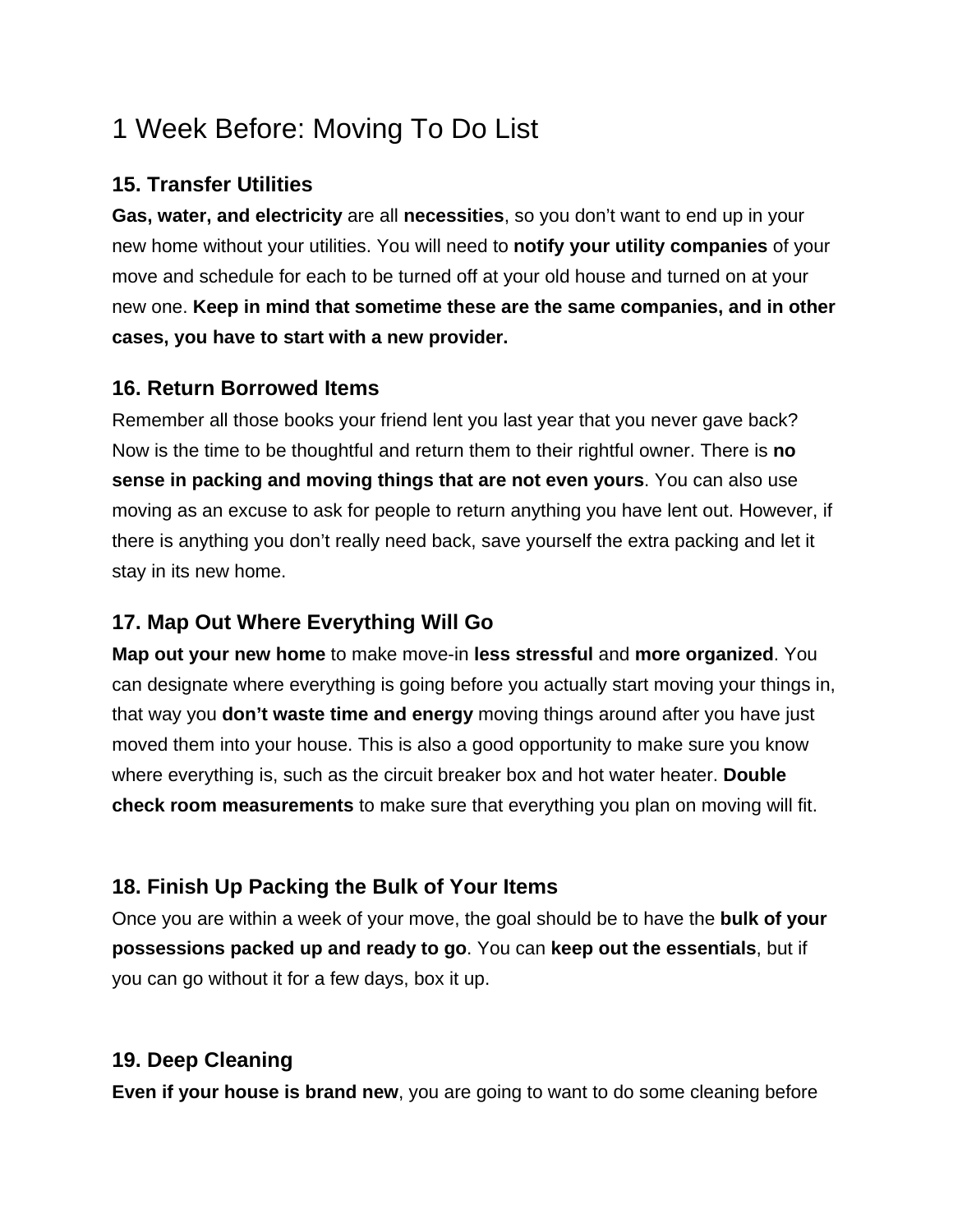moving in, and if it is a previously owned home, this is a must. New homes may not require quite the **[deep clean](http://cleanmyspace.com/move-in-cleaning/)** that older homes do, but it is likely that contractors, builders, and construction workers have left their mark during the building process. For the most efficient results, **cleaning should be the last thing you do before the movers arrive** with all of your things. Of course, some cleaning will be required after move-in, but all of the major work is much easier to accomplish with an empty house. In addition to general cleaning, don't forget to have the carpets cleaned as well.

#### **20. Throw Away Hazardous Materials**

Due to their **hazardous nature**, materials such as gasoline, old paint, certain cleaning supplies, pool chemicals, and some fertilizers and pesticides are **not allowed** on moving vans and will have to be disposed of before you move. Be sure to **use [proper](https://www.bekins.com/2016/04/20/how-to-dispose-of-dangerous-items-before-a-move/)  [disposal](https://www.bekins.com/2016/04/20/how-to-dispose-of-dangerous-items-before-a-move/) methods for all of your hazardous materials.**

#### **21. Cancel or Reschedule Any Deliveries**

If you receive a newspaper or any other type of daily or weekly delivery to your home, be sure to **cancel the service before moving**. If you wish to continue the service after your move, and that is an option, reschedule the service to continue at your new location.

#### **22. Go Over the Moving Plans**

You can never be too thorough. You booked your mover at least a month ago, so there is **no harm in checking one last time** to make sure your scheduling is all lined up. Sometimes, the scheduler can make a mistake and put you on the wrong date accidentally. **It's worth a 5 minute call to avoid a major headache** on moving day. At this point in time, you are likely to have a clearer idea of your **moving day timeline** and can give better details to your moving company. This is also the time to firm up any plans with [friends or family that might be assisting you with your move.](http://www.quickanddirtytips.com/relationships/etiquette-manners/how-to-treat-friends-who-help-you-move)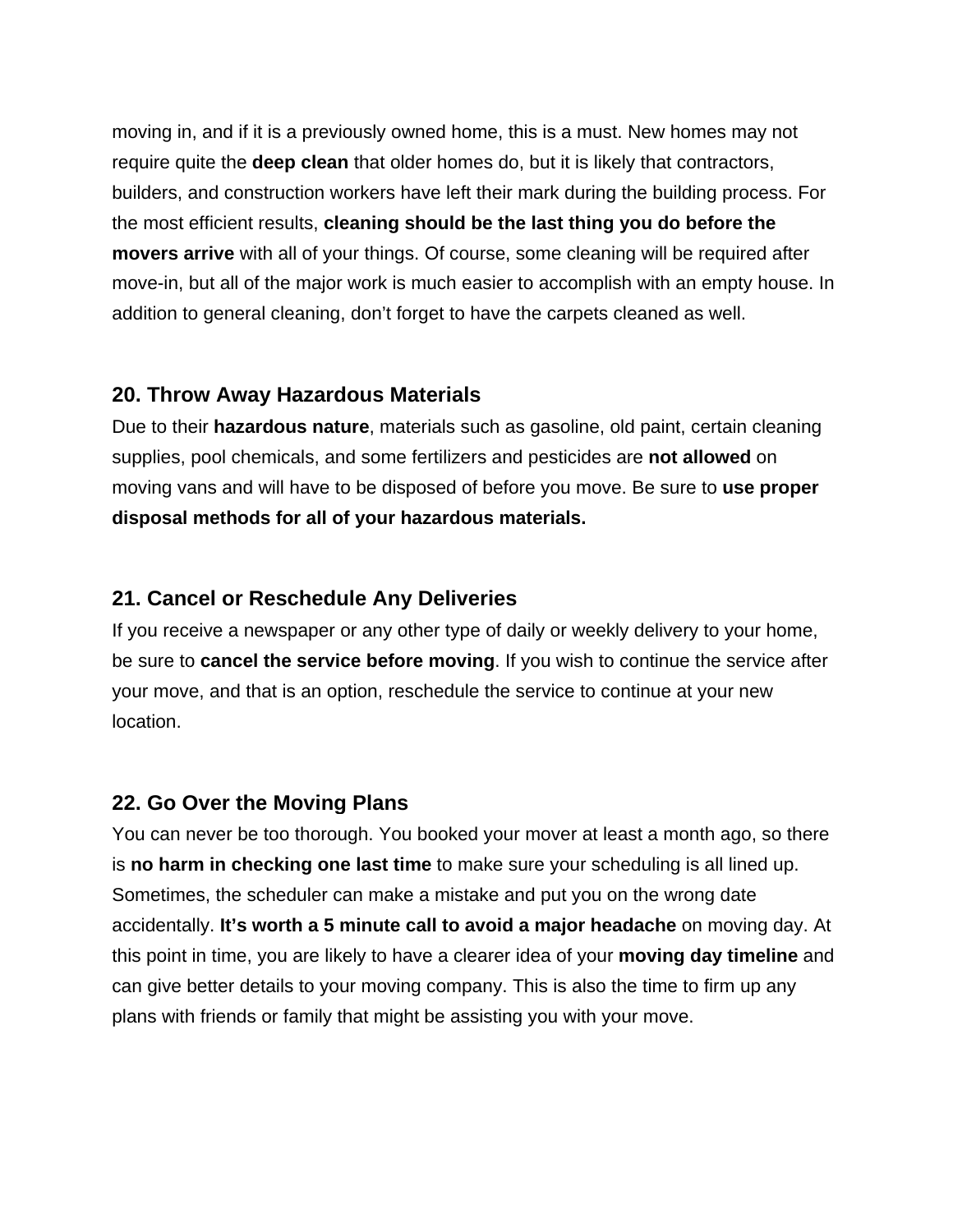#### **23. Spray for Bugs**

Do you want **hundreds or thousands of uninvited guests** sharing your house? If not, then [spraying for bugs before moving](http://apartmentprepper.com/pest-control-for-your-apartment-a-necessary-part-of-your-prepping-efforts/) everything into your new home is critical. Just because you don't see any creepy critters around, it doesn't mean they are not there or won't show up once you have moved in. You are always **better off safe than sorry**, and the bugman will be able to spray more thoroughly with less obstacles if you opt for spraying before your things arrive. You also **eliminate the risk** of exposure to harmful chemicals by spraying while the house is still empty.

#### **24. Make Copies of Closing Documents**

After you close on your house, you will want to **[make copies of your closing](https://www.thebalance.com/after-home-closing-which-documents-should-i-keep-1798245)  [documents](https://www.thebalance.com/after-home-closing-which-documents-should-i-keep-1798245)** and **find a safe place to store the originals** somewhere outside of your home. You should **keep the photocopies at home** in case you ever need them for reference, but the originals are safer kept in a **fireproof safety deposit box** at your bank or filed with your attorney.

#### **25. Paint the Walls**

Once you move everything into your new house, painting becomes a much more challenging endeavor. While your new place is empty, go ahead and [give the walls a](http://happilyeverafteretc.com/2015/07/06/how-to-paint-like-a-pro-tips-and-tricks-from-sherwin-williams-university/)  [fresh coat,](http://happilyeverafteretc.com/2015/07/06/how-to-paint-like-a-pro-tips-and-tricks-from-sherwin-williams-university/) even if it is with a neutral color you think you might want to change later. A **fresh coat of paint does wonders to freshen up your home**, plus painting is also a great way to add a personal touch to your new house. You do, however, want to be aware of cracks, holes, or other defects in your walls and ceilings. Sometimes a cosmetic fix is what's in order, but **other times cracks can mean there are major structural issues with the home**. Be sure to address these issues before painting and seek professional assistance if necessary.

#### **26. Replace Toilet Seats**

**Changing the toilet seats** in your new home is a good idea for obvious sanitary reasons, as well as aesthetic. It is relatively easy to do and will make your new house feel a little more like your own. All you need to do is take a toilet count and measure the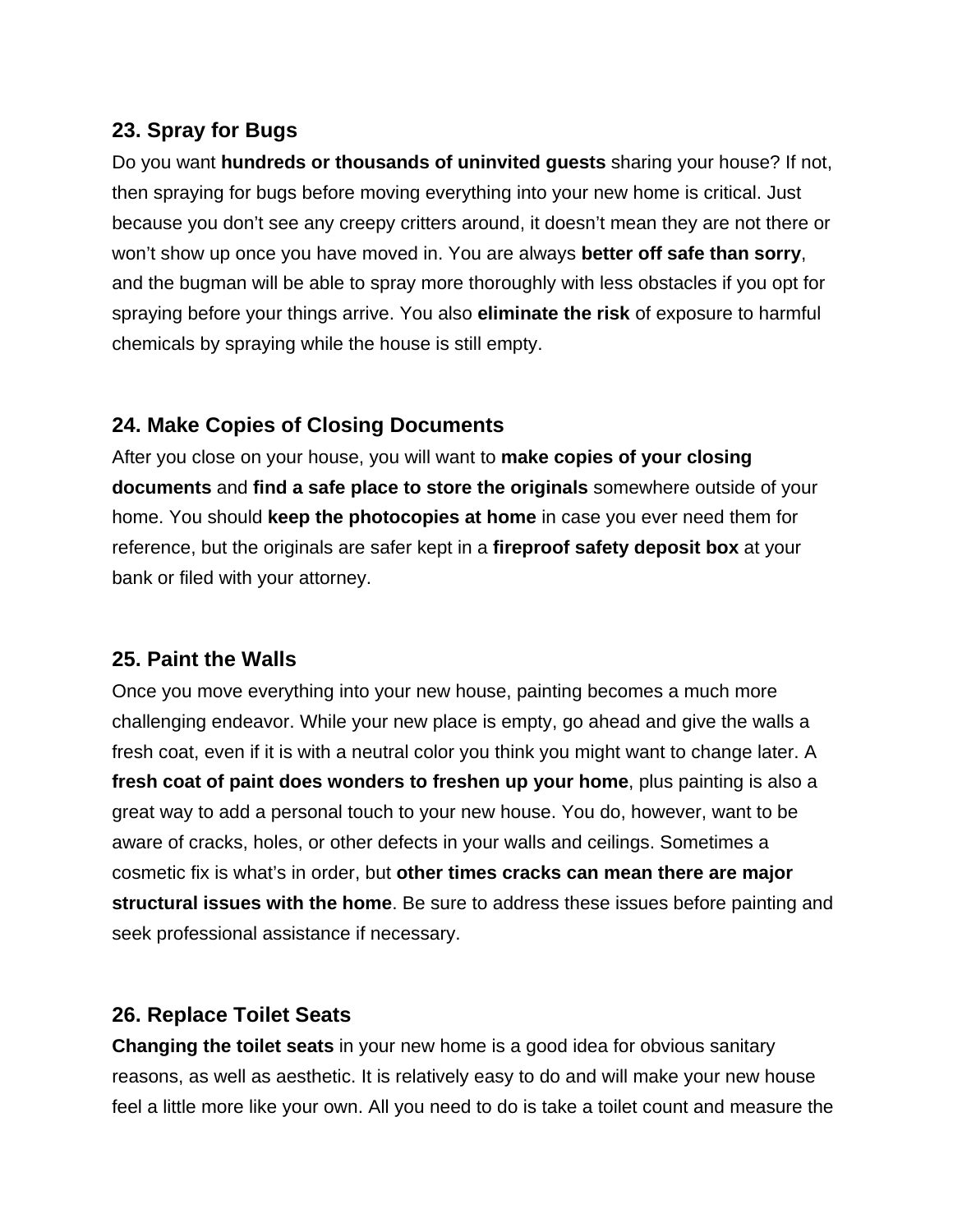approximate difference between the two bolts that fasten the seat to the commode and the shape of the seat. **Surprisingly, there are a few different common commode shapes and hole spacing options**. Then you can visit your local hardware store and pick out whatever suits your fancy. .

#### **27. Locate Water Leaks**

Check for **plumbing leaks, dripping faucets, and running toilets**. A trick to see if you have any unidentified leaks is to check your water meter before and after a long stretch in which you know no water has been used in your house. **If the readings are not the same, you know you have [a leak that needs to be identified and fixed](http://www.familyhandyman.com/plumbing/repair/find-and-repair-hidden-plumbing-leaks/step-by-step) or a faulty meter.** 

## The Day Before the Move

#### **28. Defrost Your Freezer**

You may need to **start defrosting your freezer** a little more than 24 hours in advance, depending on the level of frost build-up, its size, and whether it is located in your house or out in your garage (though there are ways to [speed up the process](http://hubpages.com/living/defrost--freezer-quickly) if you are in a time crunch). You should also go ahead and clean out your refrigerator, **throwing out or eating anything expired or that you don't plan on moving**. Be sure to have a cooler or two on hand to keep refrigerated items cold that you plan on transporting during the move.

#### **29. Pack the Essentials**

There are going to be those last few things that you need to use until just before moving that will have to be packed last minute, as well as [things you know you will need your](https://www.redfin.com/blog/2014/08/first-night-in-a-new-home.html)  [first night in your new home.](https://www.redfin.com/blog/2014/08/first-night-in-a-new-home.html) Be sure to **keep these things separate and clearly labeled**, so you will be able to find them when you need them the following day.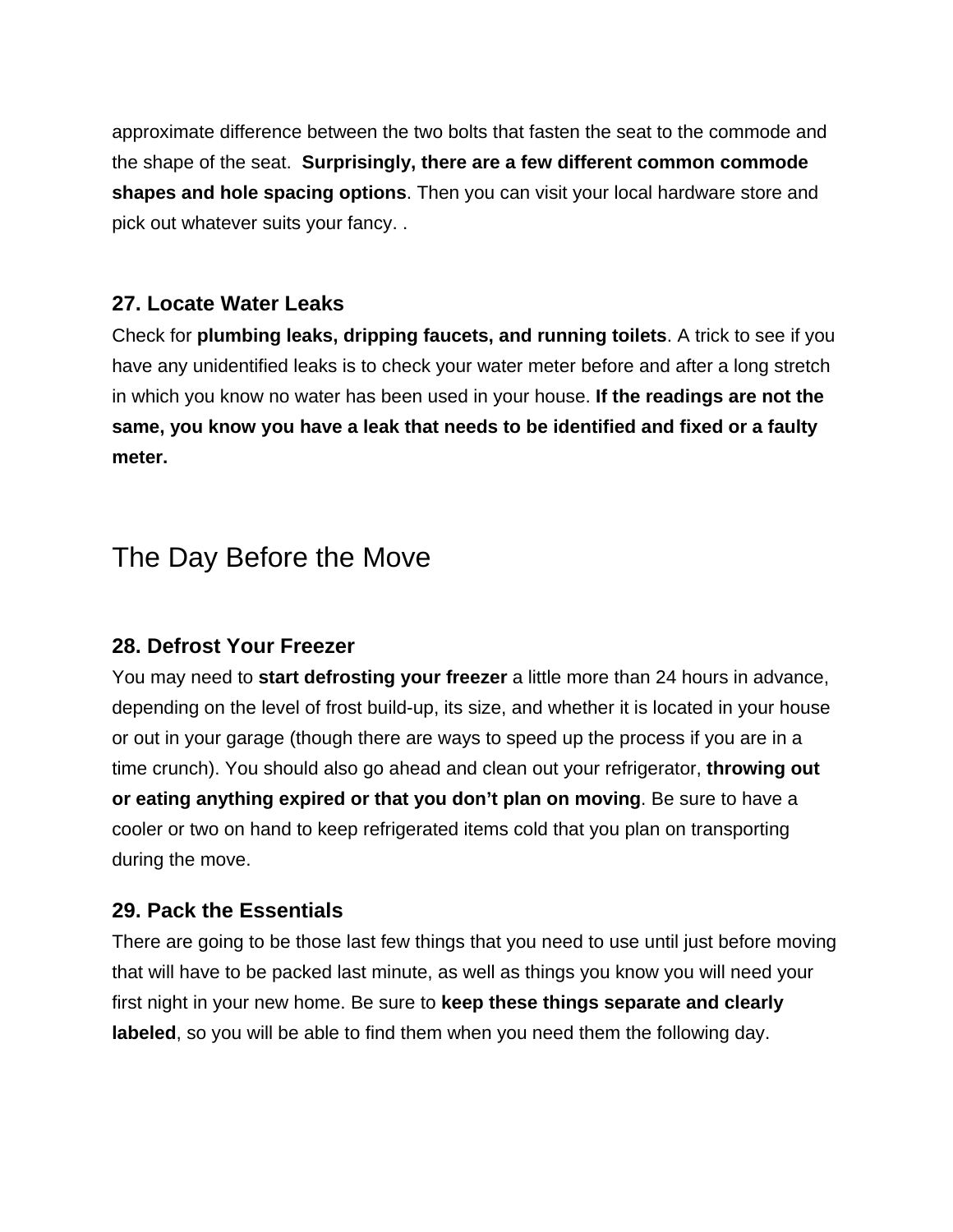## **30. Prepare a Move-in Day Survival Kit**

On move-in day, you are going to have a lot on your mind, so the chances are you are going to **forget something simple** but essential for moving. A great way to safeguard yourself against arriving at your new home only to realize you don't have a single roll of toilet paper (or some other equally important and easily forgotten item) is to make yourself a survival kit ahead of time. All you need to do is pack a bag or box of a few things you know **you won't want to find yourself without and put them in your car the day before the big move**. Of course you can include whatever you think you will need, but some [recommended items](http://www.houzz.com/ideabooks/15840302/list/The-Moving-Day-Survival-Kit--Lifesaving-Items-and-Niceties) include: toilet paper, medication/aspirin, pocket tool/knife, trash bags, power strip and phone charger, clorox wipes, paper towels, cleaner, toothbrush/paste, water and snacks, band-aids, and a notepad and pens or pencils.

#### **31. Charge Your Phone**

You are going to need your phone a lot throughout the day, so you will want to start off with a **full battery. You could [purchase an external battery](http://www.digitaltrends.com/mobile/best-portable-battery-chargers/) for \$20-50 that can be plugged into your phone as well;** your full battery may still run out with all the extra usage that typically ensues during a move.

## **32. Locate Both Sets of Keys (Old and New)**

**Keys are critical**, but they never seem to be where you thought you put them when you need them. After you move everything out, you will need to lock up your old home and turn in the keys. You are also going to need your new keys in order to move all of your stuff into the new house. **Save yourself the panic on move-in morning** by [locating all](http://www.onecrazyhouse.com/18-brilliant-ways-keep-track-keys/)  [the keys you will need](http://www.onecrazyhouse.com/18-brilliant-ways-keep-track-keys/) the night before and **putting them in a safe, memorable place.** 

## The Day of the Move (Pre-Move)

#### **33. Disassemble Furniture**

[Furniture can be challenging to move](http://www.familyhandyman.com/storage-organization/10-tips-for-moving-furniture#.Ux7kwGe9LCQ). You will need to take apart any furniture that cannot or should not be moved in one piece. You may want to use **protective**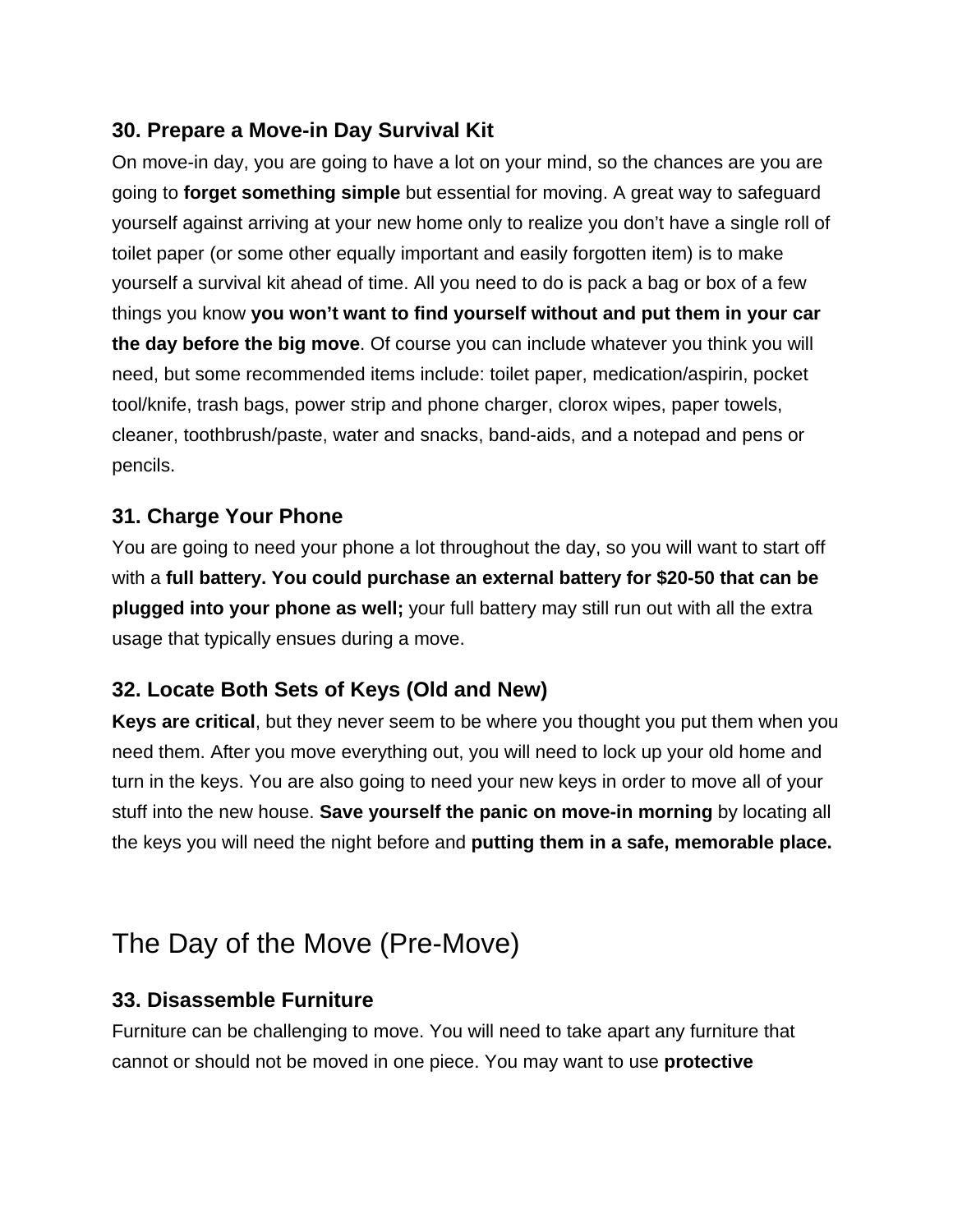**padding** on sharp corners and **blankets** to **avoid any scratches or other damage to either the furniture or walls and doorways.**

### **34. Explain the Plan of Action**

In order to be **as efficient as possible**, it is best for everyone involved to know what's going on. Take the time to do a **[quick walk through](http://movingseamlessly.com/when-the-movers-arrive/)** with your movers and any other helpers to explain what is going where and anything else that needs to be done before you begin.**.**

#### **35. Final Walk Through and Cleaning**

You will want to **make one final round** through your old home before leaving, just to make sure that nothing has been overlooked or left behind. This is also a good chance to tidy up and do some light cleaning. While it is not required for a home sale, it is courteous to **leave your old home clean for the incoming residents**. For a home rental, most of the time cleaning is required upon vacating, and it is best t[o have an](http://mrreadyclean.com/make-ready-cleaning/)  [outside vendor clean](http://mrreadyclean.com/make-ready-cleaning/) the home, **so you can prove that you had it cleaned by supplying your landlord with an official, third-party receipt.**

#### **36. Leave Contact Information for New Residents**

It is always nice to leave behind a friendly welcome note and any useful information about your house for [your old home's new residents.](http://www.canigetanotherbottleofwhine.com/2014/06/new-owners-welcome-old-home.html) You can include your contact information as well, so they will be able to reach you or send along any mail they come across, if necessary. But **be cautious of how much information you share**, since you don't know who the new people are and whether or not they are trustworthy of having your name, email, phone number, and especially your physical address.

## **37. Lights Out and Lock Up**

Once you have completed that final walk through and [said your goodbyes](http://www.designsponge.com/2015/02/eulogizing-a-home-how-to-say-goodbye-to-a-place-with-memories.html), it is time to **lock up and head out**. Make sure you **do not leave on any lights** and that all of the doors, front, back, and other, are **securely locked.**

#### **38. Photograph (Old) Utility Meters**

Before you leave, [record the readings](https://www.citizensadvice.org.uk/consumer/energy/energy-supply/moving-home-your-energy-supply/moving-home-dealing-with-your-energy-supply/) on and **snap a photo** of your utility meters. This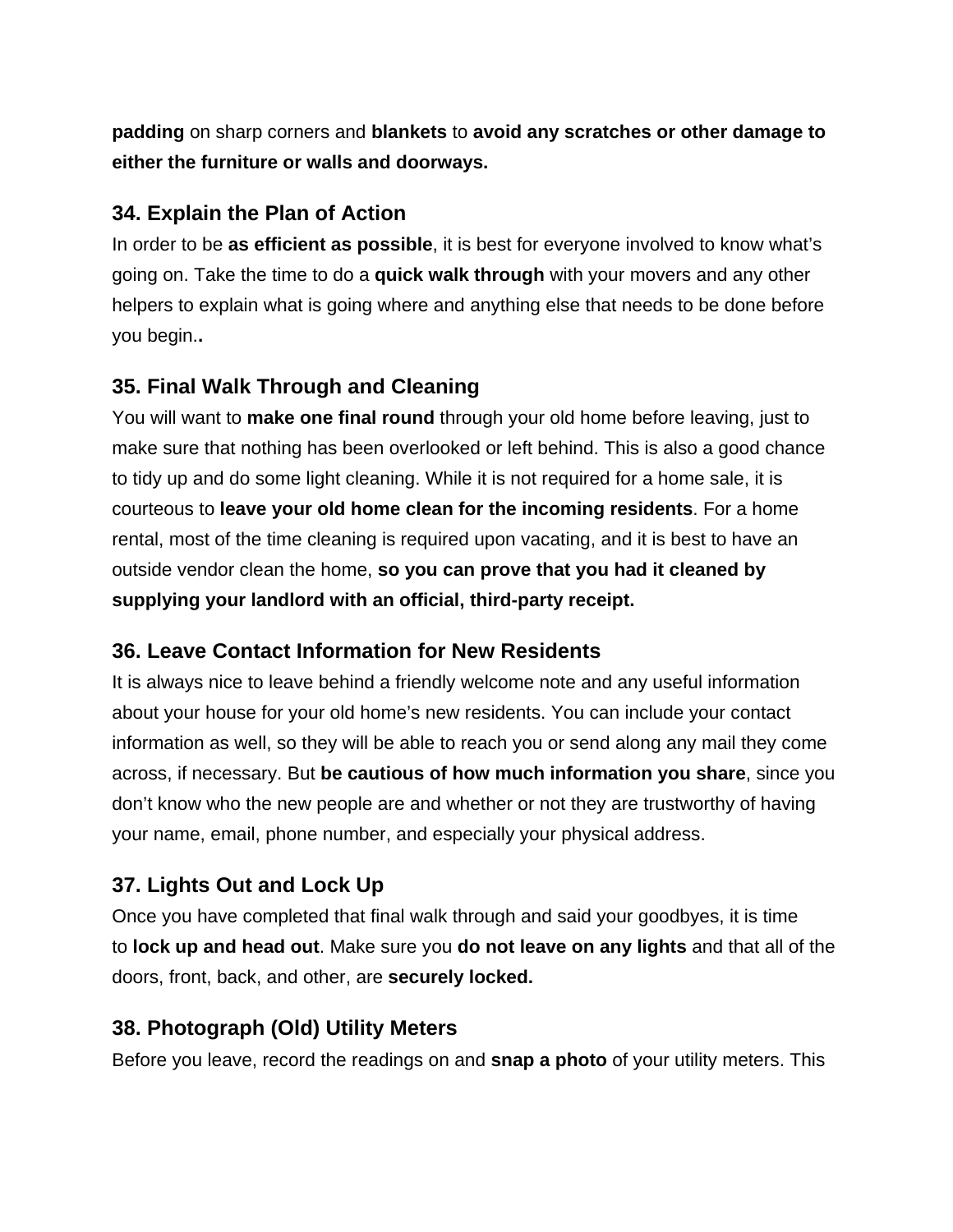can be **used as a reference** later to make sure that you do not get charged for any utility usage that is not yours.

## The Day of the Move: New Home Checklist

## **39. Photograph (New) Utility Meters**

Just like at your old house, you want to **make sure that you are not charged for someone else's use of the utilities**. Before you do anything else, take a quick picture of the meters and jot down the readings. This can be **compared to your [first utility](https://www.starenergypartners.com/blog/electric-bill/planning-for-your-first-utility-bill/)  [bill](https://www.starenergypartners.com/blog/electric-bill/planning-for-your-first-utility-bill/)** to make sure everything lines up properly.

### **40. Direct Boxes to the Right Place**

This is where your **handy-dandy floor plan** and your **strategic labeling** come into play. As your boxes make their way into your new home, be sure to [direct them where](http://pack2go.ae/tips-to-stay-sane-while-unpacking/)  [they need to go.](http://pack2go.ae/tips-to-stay-sane-while-unpacking/) You don't want to **waste time or energy** shuffling boxes around a second time.

### **41. Check Your Inventory and Survey for Damages**

Not only is an inventory list useful for making sure nothing is left behind at your old house, it is equally handy for making sure everything arrives safe and sound at your new house. Before your movers leave, you want to **[make sure nothing was damaged](http://moving.tips/moving-day-tips/avoid-property-damage-when-moving/)  [or broken](http://moving.tips/moving-day-tips/avoid-property-damage-when-moving/)** in the move, and if it was, contact the moving company and ask them to reimburse you or deduct the cost of replacing the item from your moving bill.

#### **42. Change Your Locks**

One of the most important things to do when moving into a new house is to **change the locks** because the last thing you want is to compromise the safety of your new home. Some may worry that changing the locks on their home will be too expensive, but it does not have to be. **[Rekeying](http://www.rekey.com/locksmith/rekey-special/) is an affordable solution to securing your locks without having to cover the cost of new hardware.** It is a simple process in which the inner mechanisms of a lock are reconfigured, rendering old keys useless. **New keys are cut to match the new lock configuration,** and the old lock is as secure as if it were brand new. When changing your locks, have a **spare key made to give to**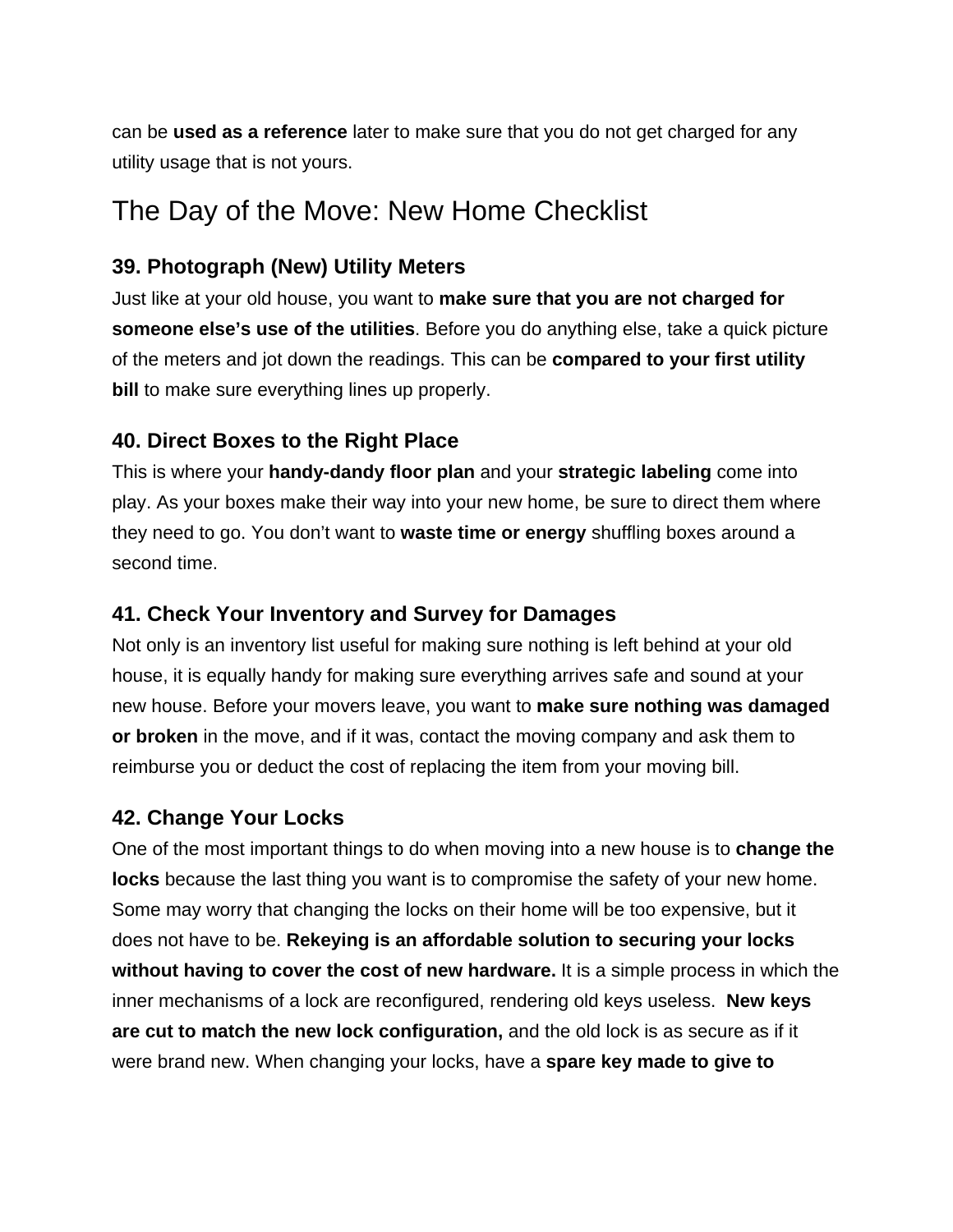**someone you trust**. [Gone are the days of hiding a key](http://www.rekey.com/locksmith/diy-home-security-tips-tricks/) under the doormat or in a flowerpot, but it is always **nice to have a backup** in the event of a lockout.

#### **43. Unpack the Essentials**

When [unpacking](https://unclutterer.com/2011/03/24/moving-the-art-of-unpacking/), start with what you know you'll **need right away**. Do not try to unpack everything at once; you can **organize as you go** without feeling overwhelmed. It is best to start with those last few boxes you packed, your essential items, and then you can go **room by room** after those things have been taken care of.

#### **44. Meet the Neighbors**

The sooner you take the opportunity to **meet the people living around you**, the sooner **your new place will start to feel like home**. And who knows, your neighbors might even be able to lend a hand with unpacking or offer suggestions on the best place to pick up groceries nearby.

#### **45. Take Time for Yourself**

Just remember, Rome wasn't built in a day, and **your house does not have to be completely unpacked and presentable to visitors [the day you arrive](http://www.themovingblog.com/first-day-in-new-home/)**. It is best to pace yourself as you unpack and set things up as you go. There is no need to rush. It is good to **take breaks to eat or go outside** and meet a neighbor or two. When it comes to the end of the day, allow yourself a good night's sleep after a long day of moving. Don't worry, the boxes will still be there in the morning.

#### **46. Check the Hot Water Heater**

**120°F** (55°C) is the **ideal temperature** at which to set your hot water heater. Rarely will you ever need to use water that is hotter than this. Water any hotter can actually scald you or your children, so keeping it set at a higher temperature is **unnecessary, costly, and potentially dangerous**. If you want to [go the extra mile on energy efficiency](http://www.thesimpledollar.com/18-things-a-new-homeowner-should-do-immediately-to-save-money/), you can also purchase a blanket for your water heater. Some have better insulation than others, and **older hot water heaters may have little insulation at all**. By wrapping it in a blanket, you are trapping the heat in the water instead of allowing it to warm the air around it. Just be careful not to cover the top or bottom of the heater, as well as the thermometer or the burner compartment for safety reasons.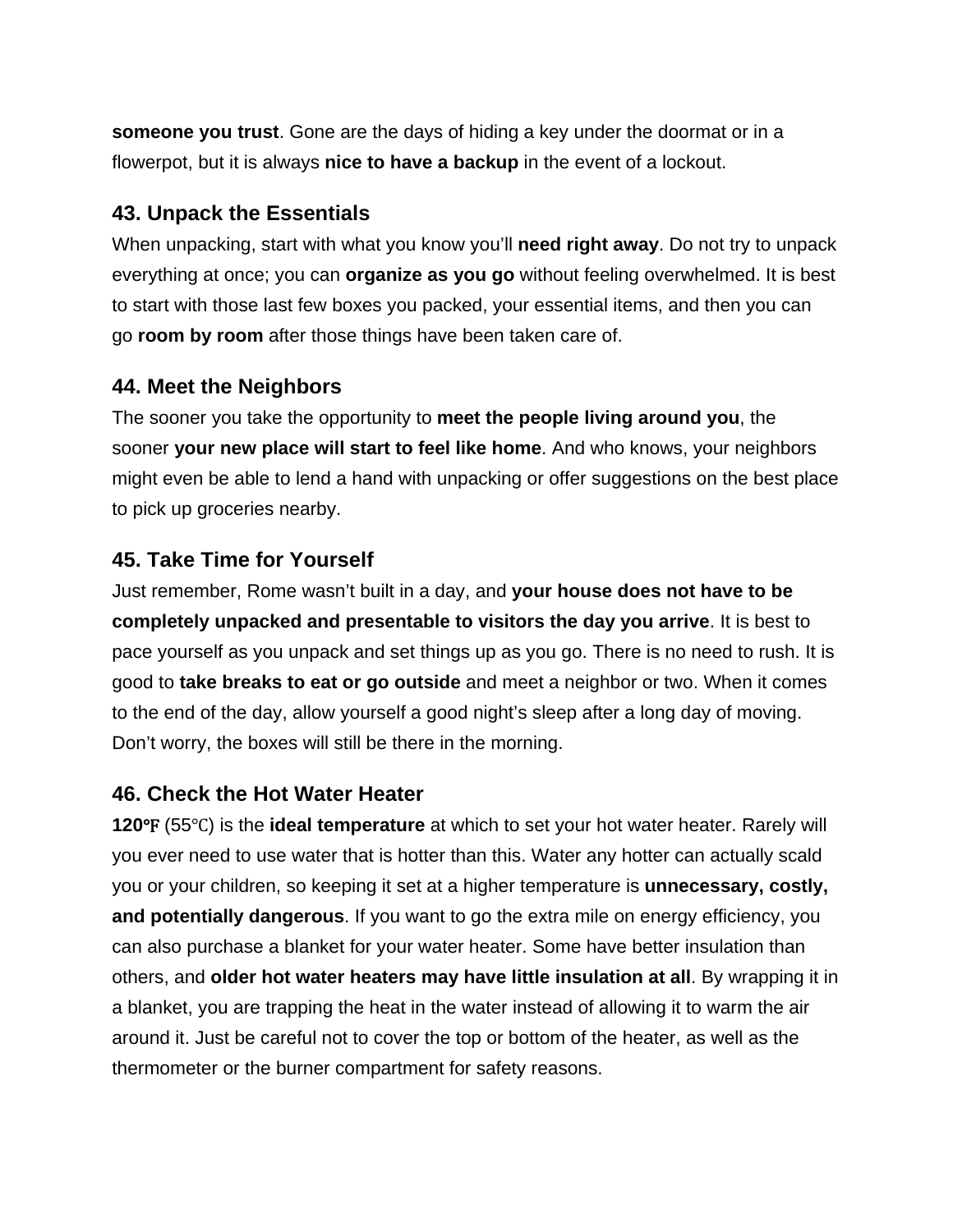### **47. Put Up Window Treatments**

Window treatments should be installed **as soon as possible** for both **privacy** and **safety**. If you don't have any picked out and purchased ahead of time, it is easy to fashion your own makeshift curtains with a sheet until you can put something more permanent in place, but be careful if your rental agreement or homeowners' association prohibits makeshift curtains.

# Within 7 Days: Things To Do After Moving

## **48. Finish Unpacking and Organizing**

While you definitely do not want to rush yourself, there is a **sense of accomplishment in unpacking that final box**. You will [feel much more at home](http://www.homefair.com/articles/family/getting-settled.asp) when you have had a chance to set up your house the way you want it to look and are no longer living out of boxes.

#### **49. Test Smoke Alarms**

[Testing the smoke detectors](http://www.rekey.com/locksmith/mr-rekeys-guide-to-smoke-alarm-safety/) is critical to enhancing the safety of your new home. What most people don't realize is that simply pressing the button on the detector does not determine whether or not it is actually functioning properly. **All this tests is if the batteries are working or not.** While it is important to **change the batteries** in your smoke alarms regularly, you want to make sure that in the case of a fire, the alarm will actually detect smoke like it is supposed to. The ONLY way to do this is by **testing it with real smoke.**

## **50. Check Your Old Mailbox**

Even when you fill out a Change of Address form, you are still going to want to **[check](https://www.overstock.com/guides/faqs-about-changing-your-address)  [your old mailbox](https://www.overstock.com/guides/faqs-about-changing-your-address) a few times after the move** because it is possible for the occasional piece of mail to show up at the wrong location; some types of mail are not forwarded by the Postal Service at all. If your old home is not within a reasonable distance to revisit, **see if a former neighbor or someone else you know in that area can check it for you.**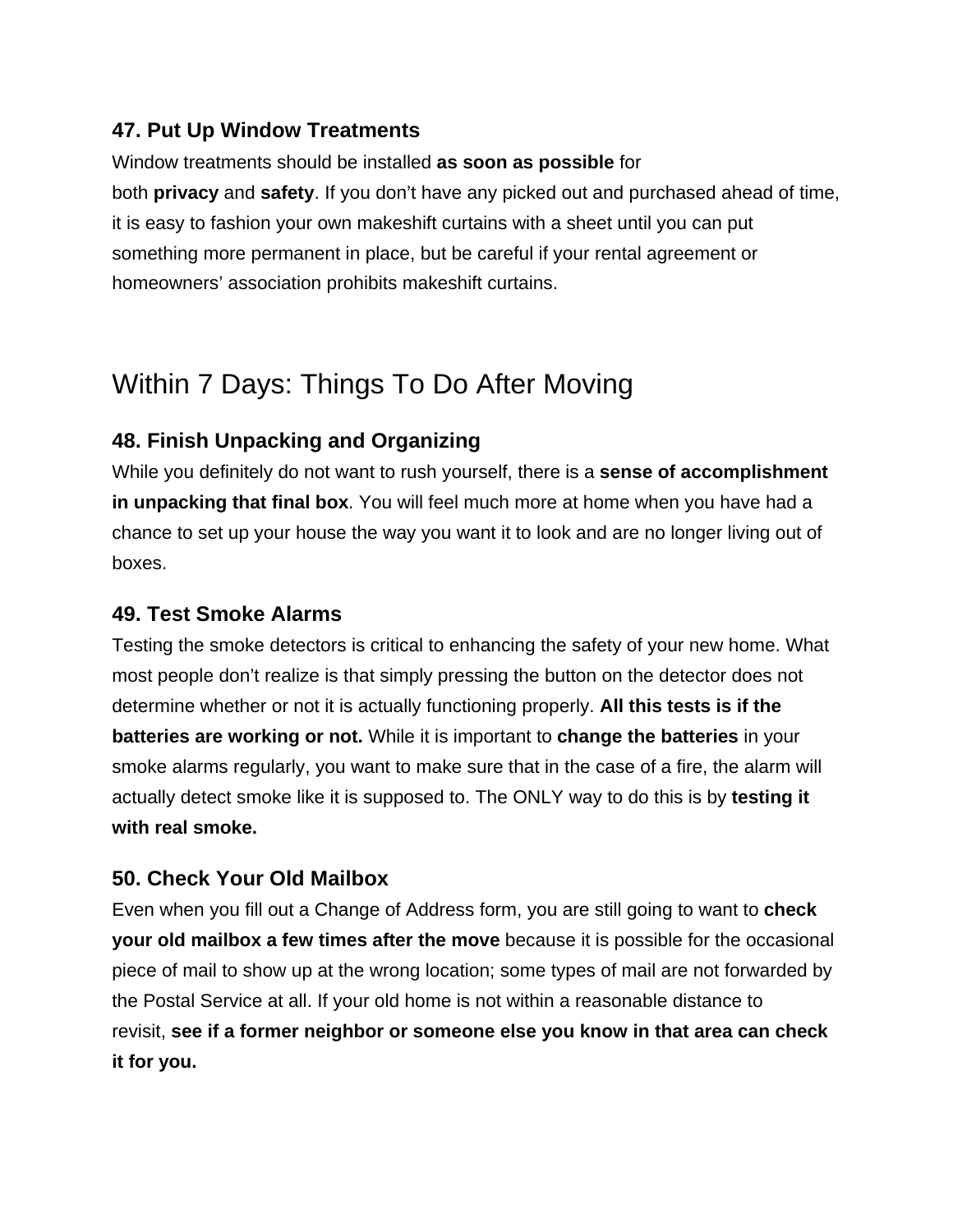#### **51. Get to Know the Local Food Scene**

You have to eat, so [getting to know the local food scene](https://www.grubhub.com/) is a **useful and fun** way to familiarize yourself with your new surroundings. Ask your new neighbors for any suggestions they might have and do a little online research. Scout out the best grocery store nearby, and take some time to try out any and all of the local takeout joints that sound appealing. **Having a favorite go-to restaurant in the area will make your new house feel much more like home.**

### **52. Secure Your Garage Doors**

There are several components to garage door security you will want to consider when moving into a new house. **The first and most immediate is to make sure that you do not leave your garage open when it doesn't need to be.** This is a display of everything you may have stored there and gives easy access to your home. You don't want to have boxes from your latest big screen TV purchase displayed in your garage for all driving or walking by to see. Second, you will need to **[reprogram your garage](http://mrgaragedoor.com/)  [door remotes and keypad.](http://mrgaragedoor.com/)** There is usually a simple procedure used for resetting the remotes to your garage door opener, and this is important because it eliminates the possibility of any previous residents or realtors who may have had an additional remote from gaining access to your garage. Third, it is wise to have a **routine garage door maintenance check** performed on your garage door before or just after moving in. **Garage doors wear out over time** and need to be serviced from time to time to make sure they are operating properly.

## **53. Replace Old Air Filters**

[Replacing your air filters](https://www.filtereasy.com/filters-101) is **quick and easy**, and it helps prolong the life of your air conditioning unit, as well as making it more energy efficient. Dirty filters don't filter the air as well and do impact airflow, meaning your unit has to work harder to pump lowerquality air. **Clean filters mean cleaner air** and less stress on your unit. Just be sure to check the measurements of your filter before going to buy new ones, and pick up **a few extra just to have them on hand.**

#### **54. Replace Switch Plates and Outlet Covers**

There are several minor updates you can make to your new home that will give it a **more polished feel**. [Install new switch plates](https://brightnest.com/todos/check-and-replace-switch-plates) and outlet covers for cleanliness and